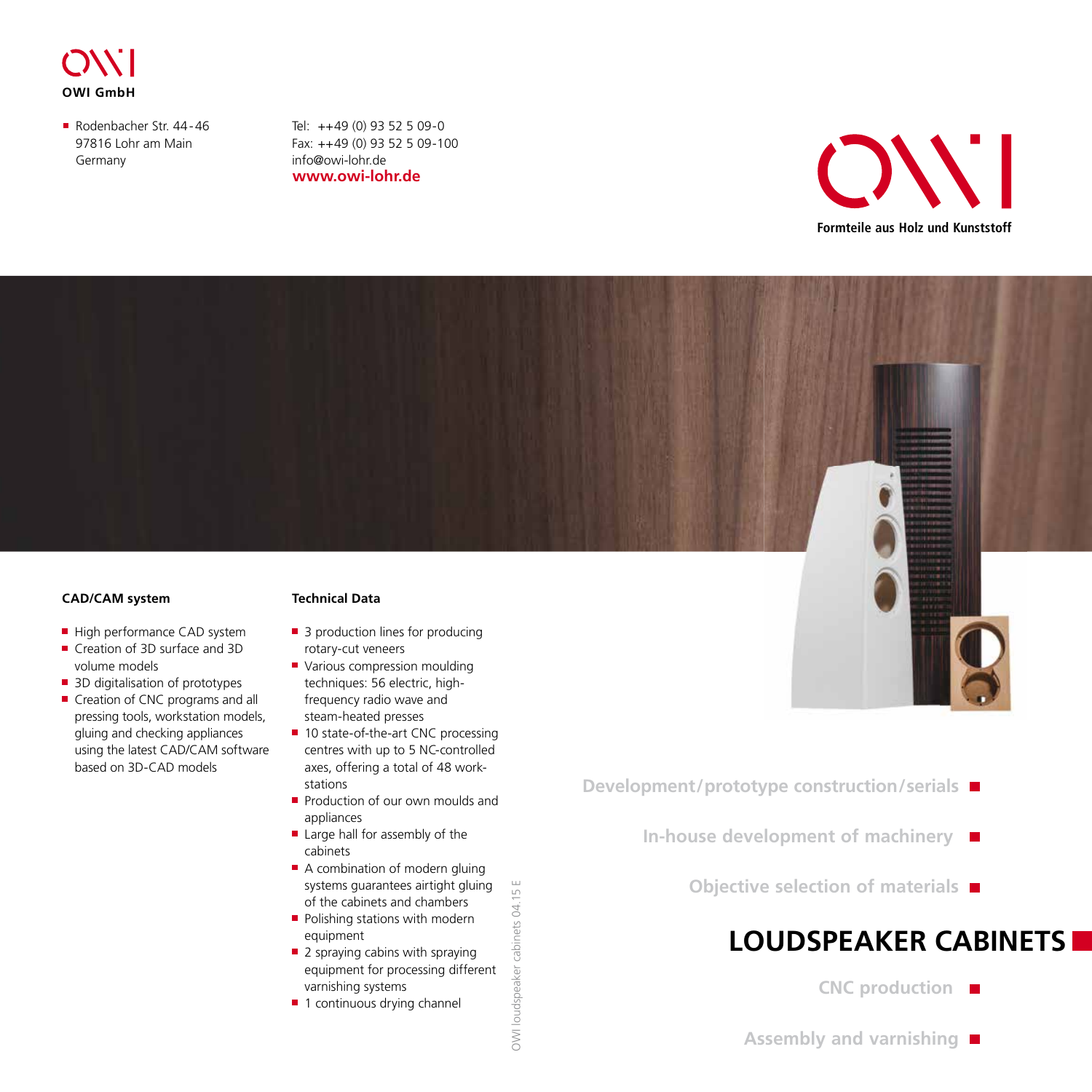### **LOUDSPEAKER CABINETS**







 $OVI$ 



#### **Cabinets with curves – for sophisticated looks and outstanding acoustics**

Our cabinets are masterpieces of technical precision. They are the basis of your loudspeakers and set new standards both aesthetically and acoustically.

In 1997 we played a substantial role in the development of the cabinets for B&W's Nautilus 800 series. Since then, we have made a name for ourselves as a manufacturer of these curved loudspeaker cabinets, made of the finest materials and cause of such furore in the audio world. As a manufacturer we support you right from the design stage. Drawing on many years of experience, we build the pressing tools and appliances ourselves in our own workshop, and are able to advise you on the best materials to use.

As well as plywood of our own production, we process MDF and high-end veneers, but also Alpi or other special high pressure laminates.

#### **Our in-house manufacturing of veneers Presses and CNC processing**

Our rotary-cut beechwood veneers are produced on a total of 2 of our own peeling lines in Hungary. We rely on regional and significant beechwood forests to feed each of these. This means we are able to generate a high net product, and that we have quality control firmly in hand for our customers' products right from acquisition of the basic raw material.

On around 60 presses, various compression moulding techniques are used. Depending on the moulded component, the plywood is heated electrically, by high frequency radio wave or by steam. Our know-how in this field guarantees that joints are sealed as required, something that can only be achieved through maximum shape integrity of the moulded components. We build the appliances and pressing moulds ourselves; here you can

rely on the years of experience we have gained since 1927 in the manufacturing of moulded components.

CNC processing guarantees maximum precision for the cabinets, the various different moulded parts of which, such as front, sides and roof, must often fit together as accurately as to the last tenth of a millimetre. This accuracy does not – as for other furniture  $-$  just have to be guaranteed for the visible joints, but also within the speaker cabinets, as the acoustics depend significantly on how airtight the box is. We apply our wide experience in CNC technology at a total of 48 workstations with up to 5 NC-controlled axes.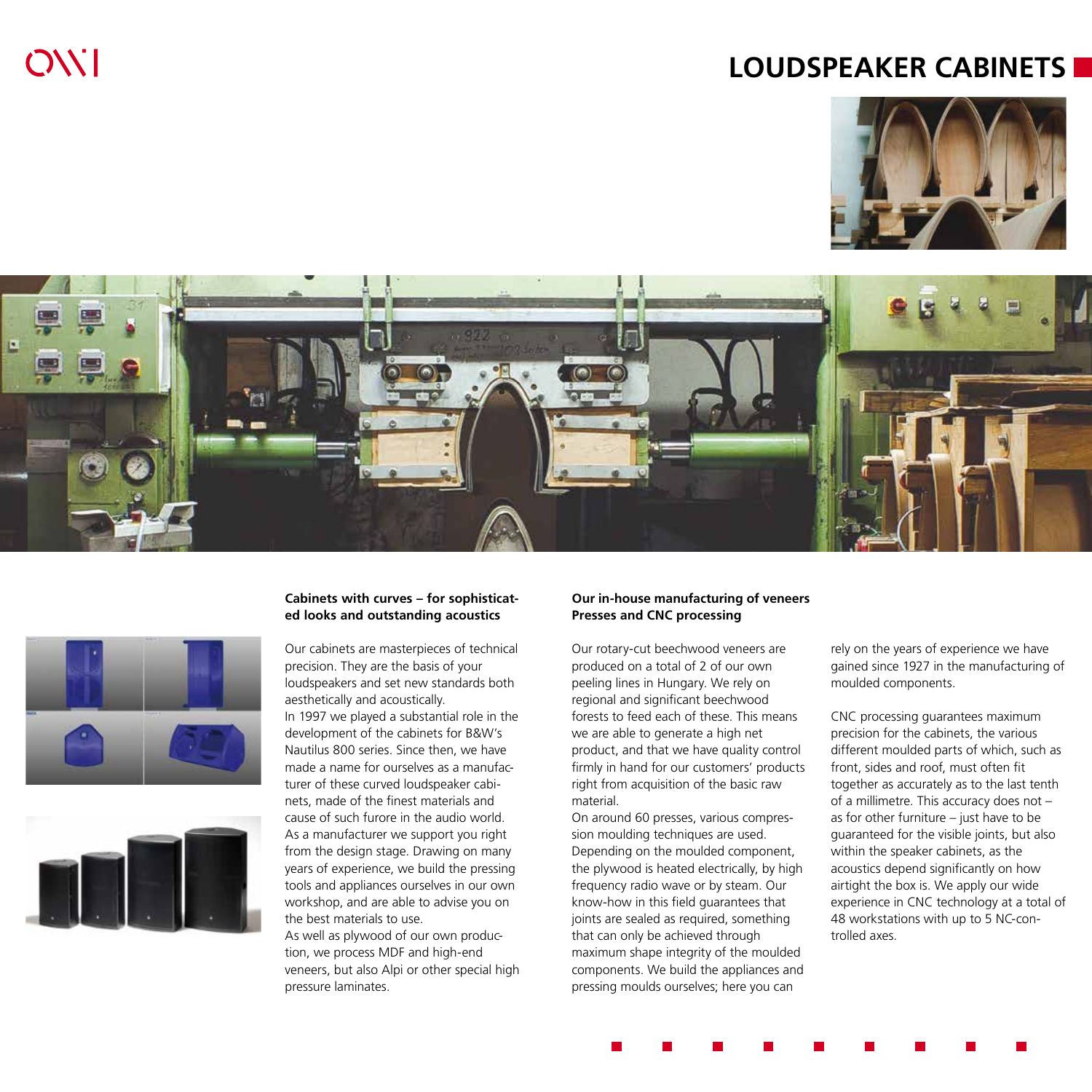

#### **Assembly, final assembly and surface processing**

Even today, our highly skilled employees administer the finishing touches by hand – which is what makes our loudspeaker cabinets into industrially produced masterpieces.

At our Hungarian production plant we have both highly qualified personnel, and state-of-the-art technology. In order to fit the box parts together exactly, we work with special gluing appliances that follow the contours of the relevant part exactly.





The combination of various different gluing systems ensures that the cabinets and individual chambers are completely airtight.

For varnishing we have two spraying cabins, equipped with the latest technology. We use different varnishing techniques and work with coloured varnishes. The necessary final polish is done by hand. High-end veneers, other high pressure laminates and special coatings are processed according to customer specifications. After a quality control check at the workbench, the cabinets are given a final polish.